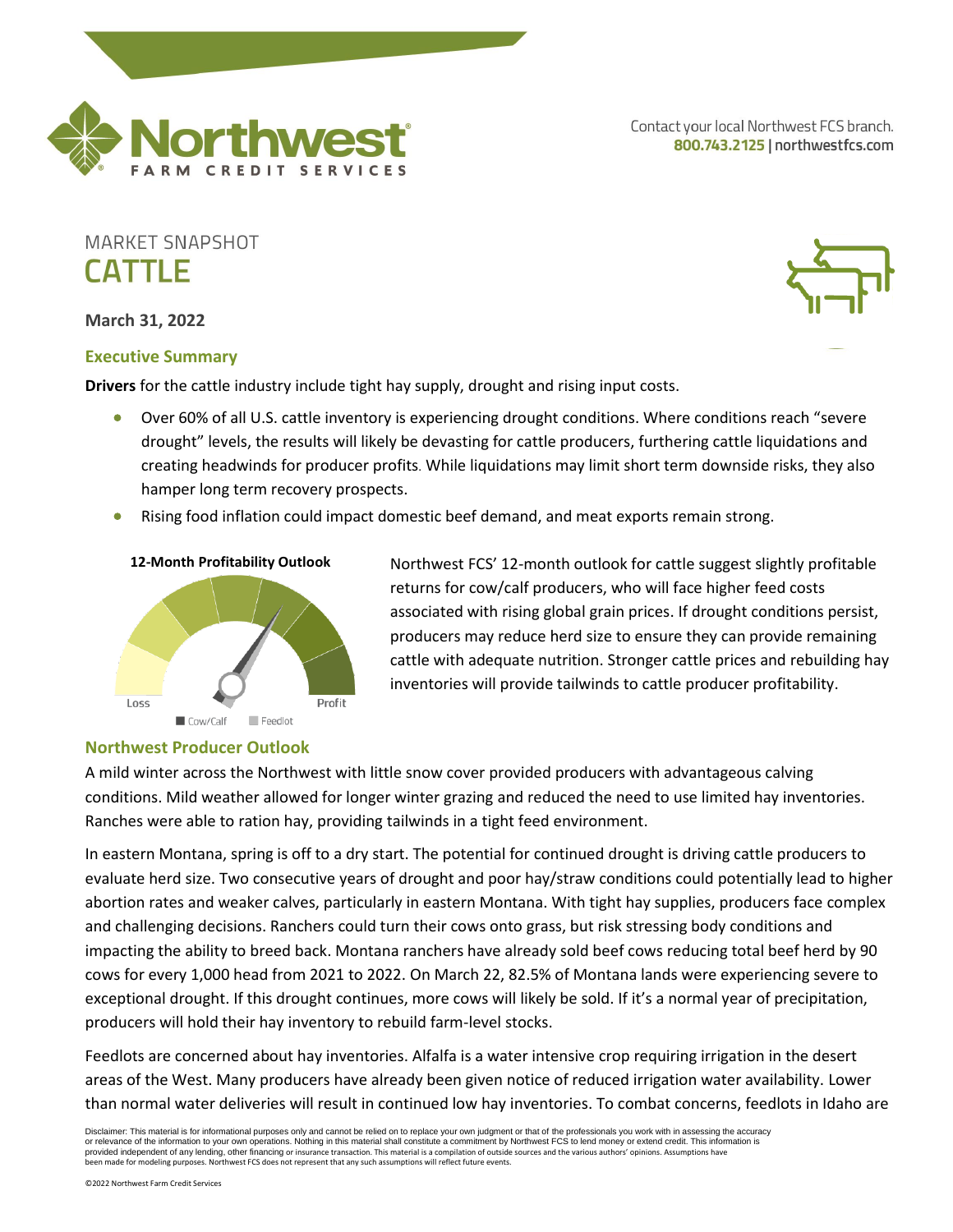offering higher placement prices now to avoid an influx of cows later in the season when hay prices are further elevated. Producers in eastern Idaho are working with nutritionists to mix rations and cut down on hay. Concerned about not having a consistent barley feed supply, a large Washington feedlot formed an agreement with a grain cooperative, who is offering a premium pool for barley that guarantees an additional \$20 per ton over new crop market prices to attract additional barley acres.

In eastern Oregon and Klamath Falls, irrigation water supplies are well below average for March. The Emigrant Dam and Lake near Ashland, Oregon, is currently holding slightly over 4,000 acre-feet of water. The average for March is over 31,000 acre-feet and conditions have worsened from 2021 when the lake held less than 7,000 acre-feet. Water allotment is less than half of what producers usually receive. Oregon ranchers will face tight hay and grass supplies in 2022.

Elevated input prices and irrigation water availability will dissuade many hay producers from expanding production in 2022. Tight hay supplies will likely persist in 2022. Livestock producers who have historically held two or three years of hay inventory are benefiting. This long-standing custom of holding additional inventory will gain traction again as a means of managing drought risk. Producers who can rebuild their hay inventories will benefit.



# *U.S. Drought Monitor*

# **Beef Market Fundamentals**

### **Demand**

Retail meat prices have increased. For the past nine months retail beef prices have stayed above \$7. The February All-Fresh retail price was \$7.28 per pounds, 16% higher than a year ago. The February Choice retail beef price was \$7.62, a \$1.20 per pound increase from February 2021. Food inflation has risen 7.9% over the past year translating into higher consumer prices. This is the fastest food inflation growth in four decades. If food inflation continues to surge, changes in disposable income and higher retail prices may constrain U.S. demand for beef products.

Beef isn't the only meat product with price increases. February's retail price for pork and broilers increased 14.7% and 14%, respectively. Meat prices rising across all products will limit substitution effects providing some relief for beef demand as food inflation will likely continue throughout 2022.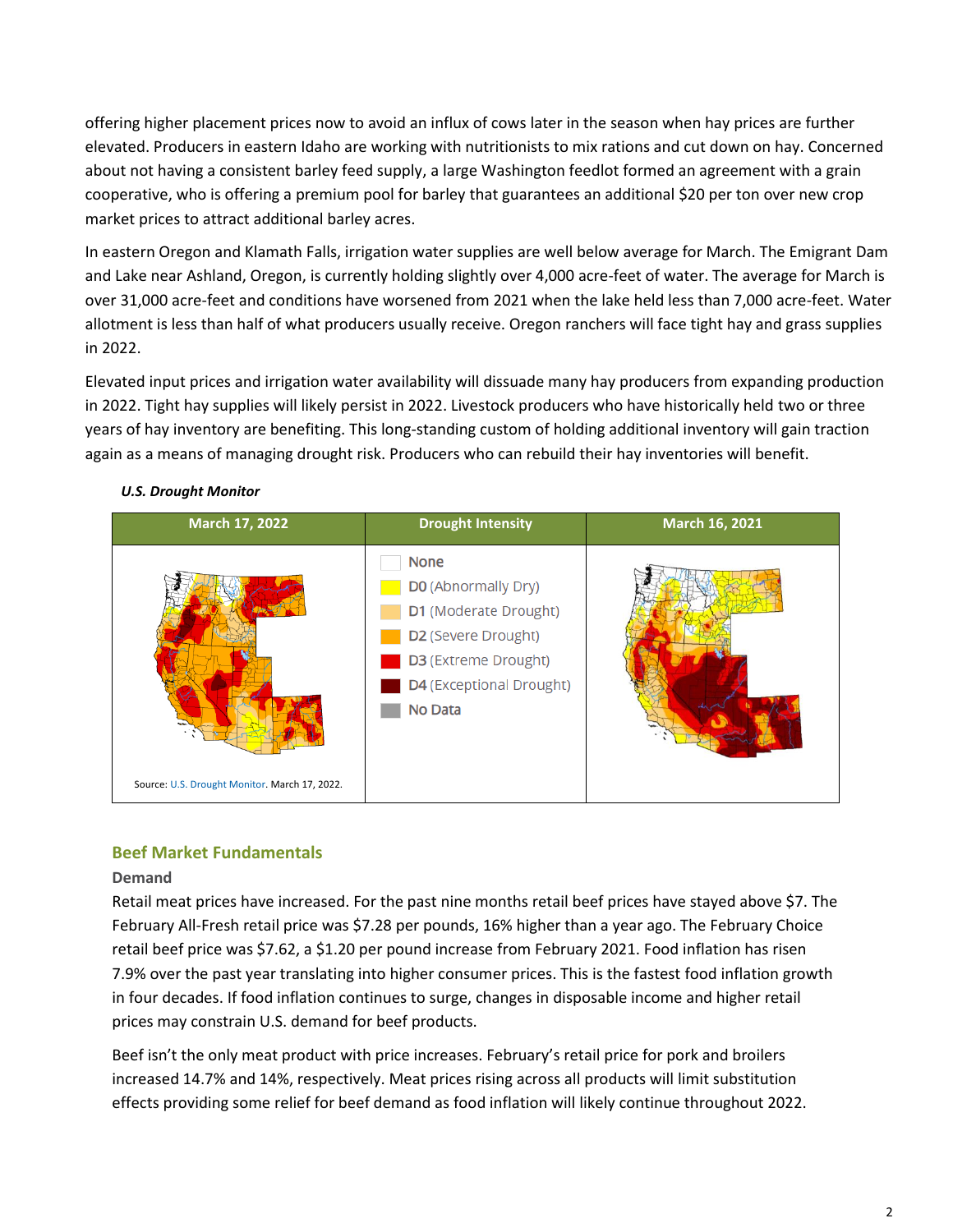Shifting domestic consumer habits will create headwinds for premium beef demand. Restaurant demand will likely increase in 2022 but will not return to pre-pandemic levels. Restaurant sales command premium prices, especially for beef. In March 2022, fewer people are eating out than in July of 2021. The National Restaurants Association reports that the consumer preference shift to dining at home will be long-lasting.

Beef exports have shown steady growth. January exports reached 287.6 million pounds, a 41.6 million pounds increase from last year. South Korea, Taiwan and China all had gains in shipments. The weakened U.S. dollar in 2021 fueled modest tailwinds for beef exports. Coupled with a tightening U.S. herd, exports are likely to decline in 2022 if the U.S. dollar continues to strengthen.

Total beef exports to China in 2021 more than doubled year over year, up 114%, making China the thirdlargest beef export destination. Following nationwide losses of pigs from African Swine Fever in 2018-19 shorting domestic pork supplies, Chinese beef imports rapidly rose. As Chinese pork production returns to normal production, beef demand is forecast to remain stable. The Chinese consumer gained an appetite for beef that is likely to stay, even with increases in pork availability and rising beef prices.

In January 2022, Japan was the top export destination for U.S. beef. On March 24, 2022, the U.S. and Japan reached a trade agreement allowing for greater U.S. beef exports. The U.S. shipped \$2.4 billion (about \$19 per person in Japan) worth of beef to Japan in 2021. This new agreement will reduce exporter uncertainties by enabling U.S. beef to be competitive in Japan against Trans-Pacific Partnership countries.

West Coast ports are the largest beef export location. Contract negotiations between the Northwest Seaport Alliance, which operates 29 West Coast ports, and longshoremen have begun. The current contracts expire July 1, 2022. Previous contract negotiations have created significant port slowdowns that lasted for months. Delays in negotiations are a risk and could amplify current shipping issues and create headwinds for beef export demand.

### **Supply**

Tight cattle supply is the primary driver for beef price increases. In the traditional cattle cycle, higher beef prices would incentivize producers to grow their herd. However, limited feed supplies and prolonged drought have caused cattle herd reductions. Cattle producers in South Dakota, Texas and Montana are experiencing the greatest reductions in their herds. High feedlot placements in 2021 and the first quarter of 2022 suggest cattle supplies will be tighter than expected into 2023.

### **Feed**

Drought in South America, uncertainty from the conflict in Ukraine and pressure from competing crops are reinforcing strong corn and feed prices.

Yields and production estimates for Brazil's and Argentina's corn and soybean crop have been reduced. A lack of moisture and elevated temperatures have slashed yield estimates. Conflict in Ukraine has disrupted markets for two of the largest global grain exporters and consequently injected uncertainty into the grains market. This remains a fluid and evolving situation, putting upward pressure on global corn and feed prices.